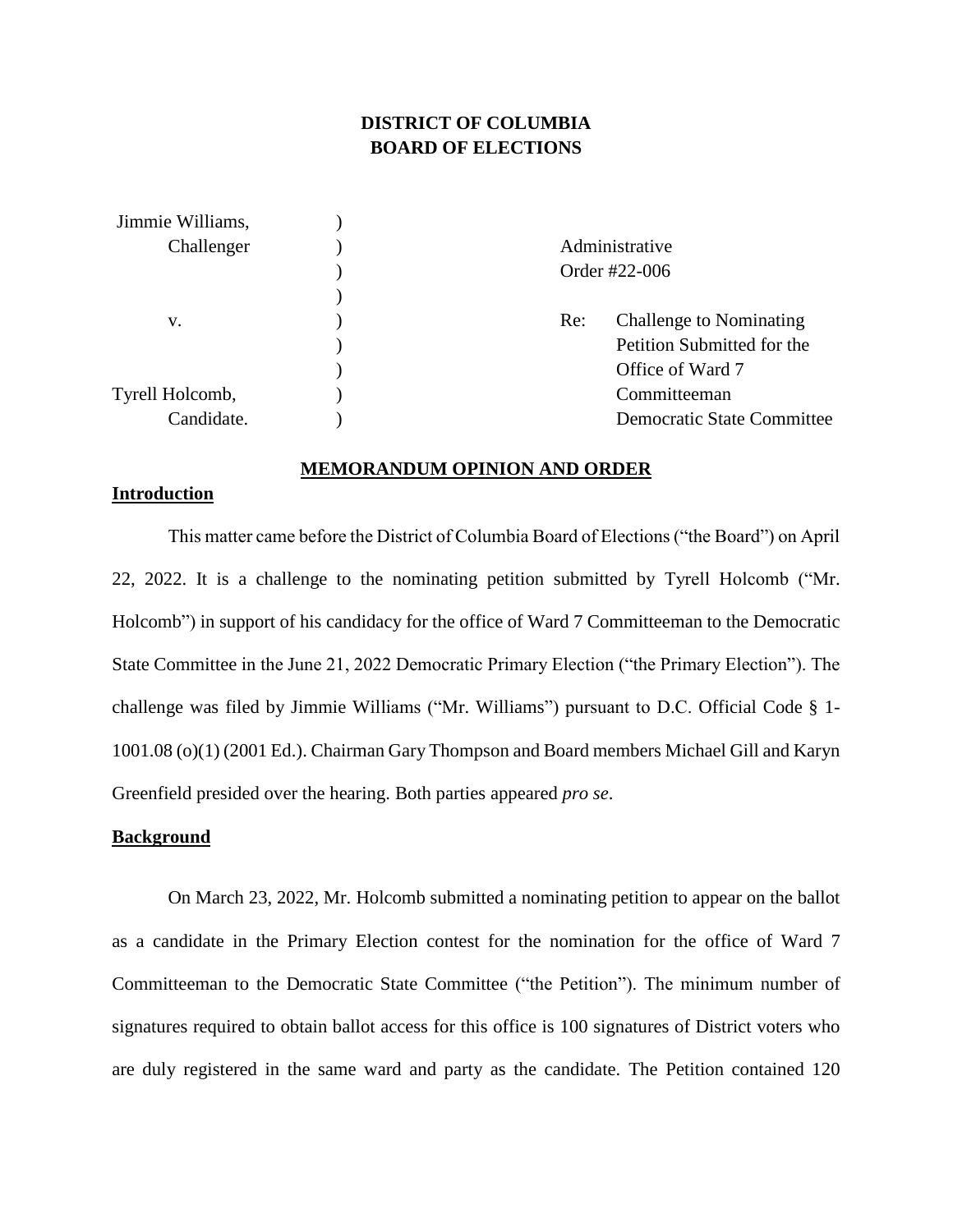signatures. Pursuant to Title 3, District of Columbia Municipal Regulations ("D.C.M.R.") § 1603.1, Karen F. Brooks, the Board of Elections' Registrar of Voters ("the Registrar"), accepted all 120 signatures for review.

On March 26, 2022, the Petition was posted for public inspection for 10 days, as required by law. On April 4, 2022, the Petition was challenged by Mr. Williams, a registered voter in the District of Columbia.

Mr. Williams filed challenges to a total of 42 signatures. Specifically, the signatures were challenged pursuant to Title 3 D.C.M.R. § 1607.1 of the Board's regulations on the following grounds: the signer is not registered; the signer's voter registration was designated inactive on the voter roll at the time the Petition was signed; the signer, according to the Board's records is not registered to vote at the address listed on the petition at the time the petition was signed; and the signer is not a registered voter in the same party as the candidate at the time the Petition was signed.

#### **Registrar's Preliminary Determination**

The Registrar's review indicated that a total of 29 of the 42 signature challenges were valid. Specifically, the Registrar found that 11 signature challenges are valid because the signer is not registered to vote at the address listed on the petition at the time the petition was signed, eight are valid because the signers were not registered at the time the petition was signed, three are valid because the signer is not registered to vote in the same party as the candidate at the time the petition was signed, and seven are valid because the signatures were pre-dated. Accordingly, the Registrar preliminarily determined the Petition contained 91 presumptively valid signatures, which is nine signatures below the number required for ballot access.

On April 14, 2022, Mr. Holcomb submitted 7 change of address forms. Two of these forms were accepted, but five were rejected because they were from individuals who were not registered.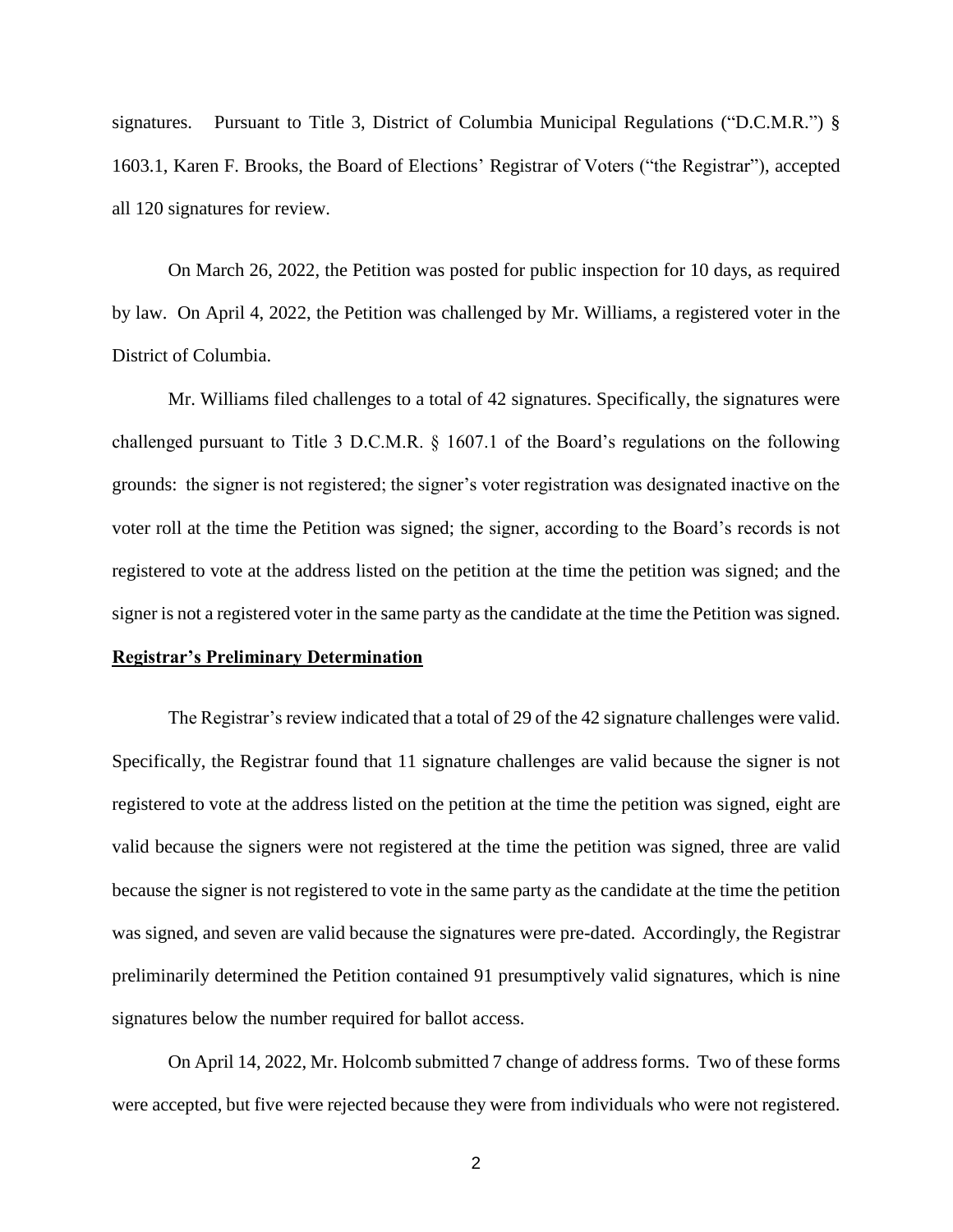Accordingly, the Registrar credited candidate Holcomb with two signatures that had initially been determined to be invalid. This left the candidate's nominating petition with 93 signatures, seven signatures below the number required for ballot access.

#### **April 18, 2022 Pre-Hearing Conference**

Pursuant to title 3 D.C.M.R. § 415.1, the Office of the General Counsel convened a prehearing conference on Monday, April 18, 2022. Mr. Williams was not able to attend due to an unexpected emergency at his place of work. Therefore, the pre-hearing conference proceeded with only Mr. Holcomb. In her findings report issued prior to the prehearing conference, the Registrar outlined her determinations with respect to the validity of each signature challenged and provided a key code explaining the notations she used to indicate the basis for upholding or denying each challenge.

Mr. Holcomb raised a single concern with the challenge. Specifically, he argued that signatures on petition sheet 11 that had been invalidated because the signature on the circulator's affidavit pre-dated the date of the signatures on that sheet should be found valid. He explained that it was his understanding that the first signature on sheet 11 was the signature of the circulator and that the circulator mistakenly understood that a petition sheet would be disregarded if there was a discrepancy between the date of her signature as an elector and as a circulator. For that reason, the circulator dated the circulator affidavit March 22, 2022, which was the same day she signed the sheet as a voter. The next signature on that sheet was also dated March 22, 2022. The remaining signatures were dated March 23, 2022. This resulted in eight signatures on sheet 11 postdating the date of the circulator's signature by one day (note: one of these eight signatures was invalid for other reasons). Mr. Holcomb stated that he intended to have the circulator present at the meeting of the Board to attest to these facts.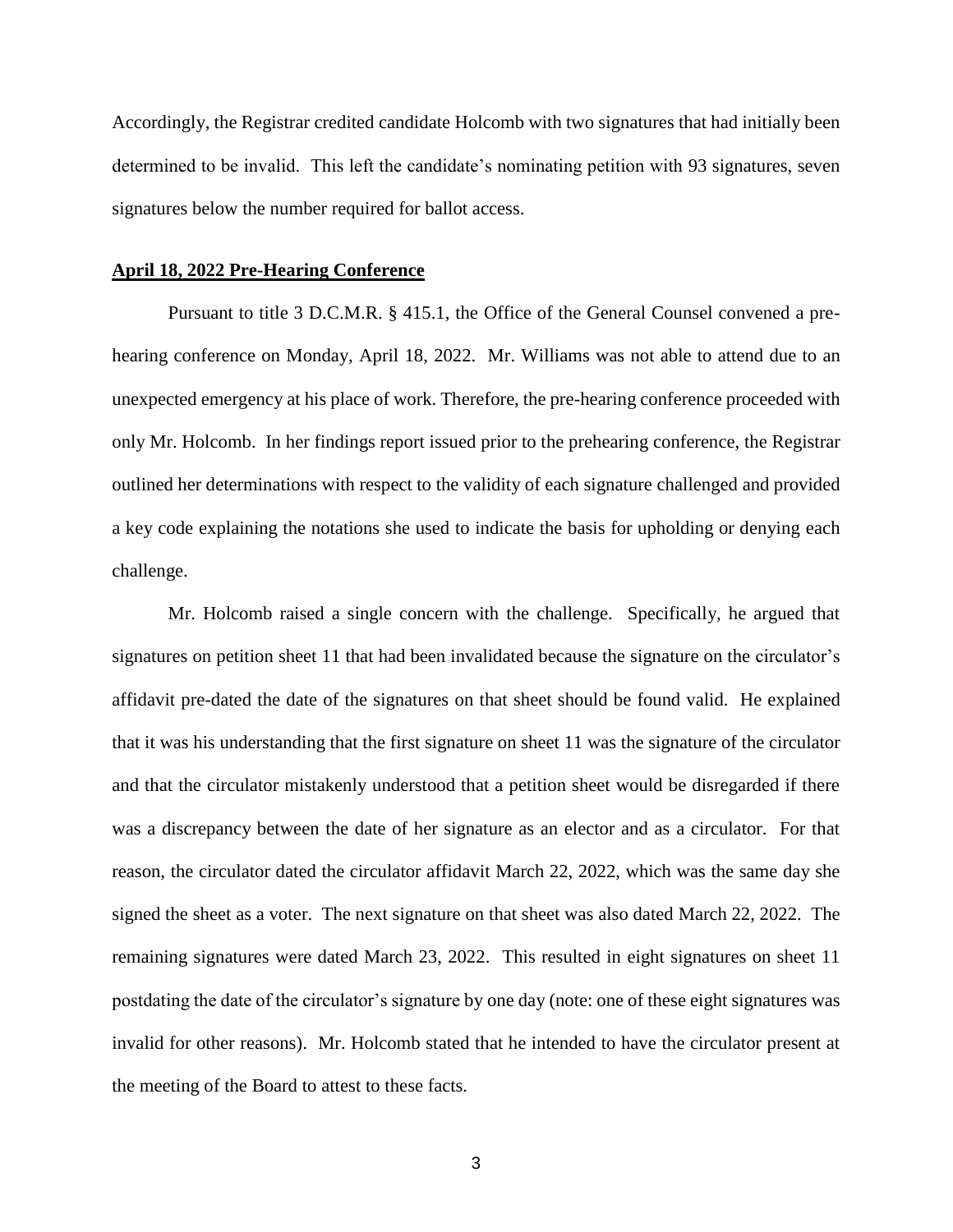### **Further Registrar Review**

After additional review of the challenge, the Registrar of Voters determined that two signatures that had been initially been determined to be invalid were, in fact, valid. Therefore, Mr. Holcomb was credited with two additional signatures. This left the candidate's nominating petition with ninety-five signatures, five signatures below the number required for ballot access.

On April 20, 2022, Mr. Holcomb submitted an affidavit from the circulator sheet 11. In the affidavit, the circulator averred that, when she signed the circulator affidavit on March 23, 2022, she mistakenly thought the date was March 22, 2022.

# **April 22, 2020 Board Hearing**

During the Board hearing, Mr. Williams urged the Board to accept the Registrar's report. Mr. Holcomb asserted that the challenges to sheet 11 should not be upheld. He presented the circulator of that petition sheet, Ms. Shirley Thompson-Wright. Ms. Thompson –Wright was sworn in and testified that the March 22, 2022 date on her circulator affidavit was an inadvertent error. She stated that she was in a rush on the day in question and that she inadvertently wrote March 22, 2022 when she had actually signed the affidavit on March 23, 2022.

# **Discussion**

The minimum number of signatures required to obtain ballot access for this office is 100 signatures of District voters who are duly registered Ward 7 Democrats. The Petition contained a total of 120 presumptively valid signatures. While Mr. Williams filed challenges to a total of 42 signatures, only 25 of those challenges were initially found to be valid. This left the Petition with 95 presumptively valid signatures.

The Board's regulations provide that the Board may waive any formal petition errors. *See* 3 D.C.M.R. § 1606.4. We have waived error concerning the date on the circulator's affidavit